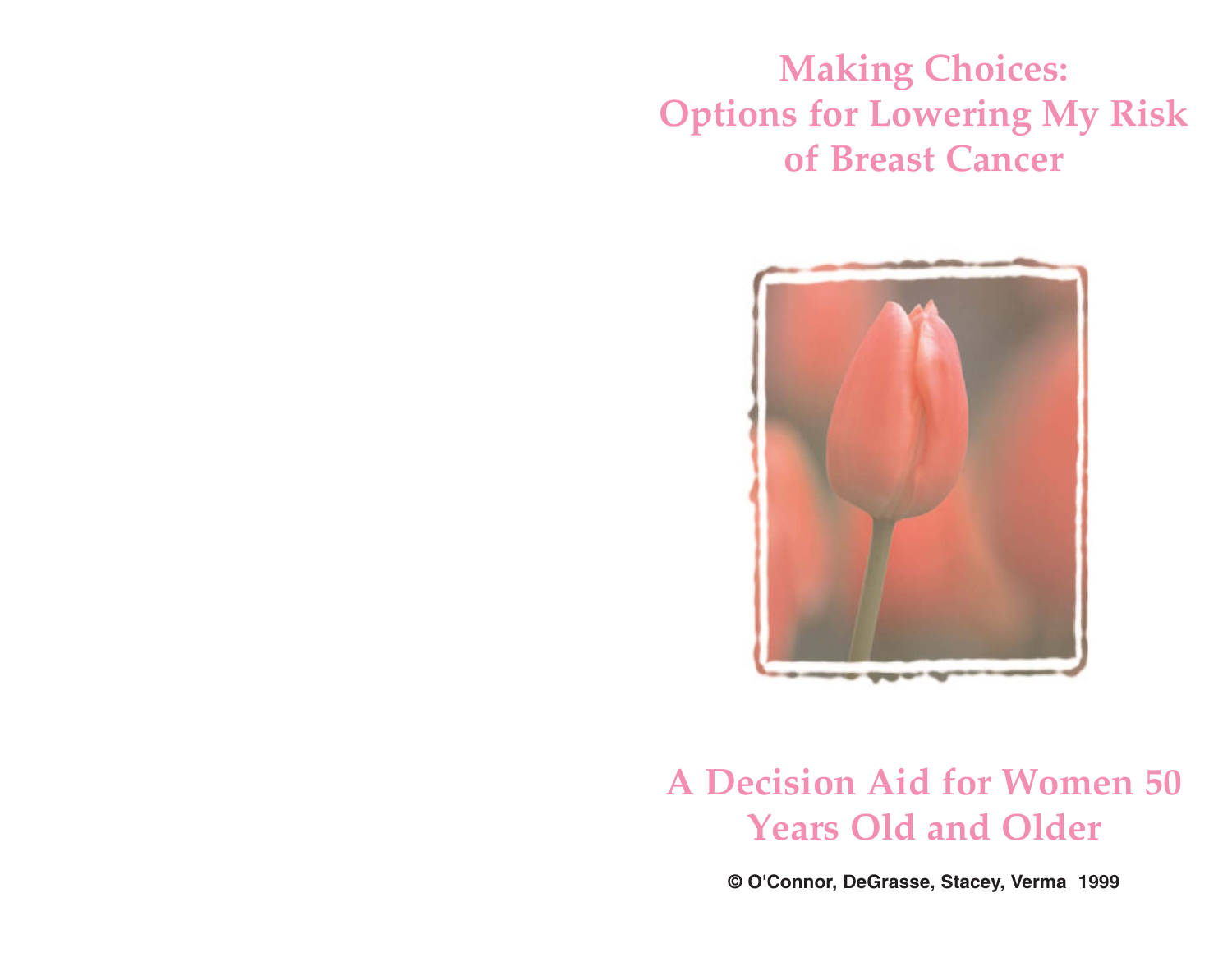## University of Ottawa Breast Cancer Prevention Decision Aid Group

| A. O'Connor, RN, PhD            | Professor, University of Ottawa School<br>of Nursing and Faculty of Medicine |
|---------------------------------|------------------------------------------------------------------------------|
| C. DeGrasse, RN, MScN           | Program coordinator, Ottawa Regional<br>Women's Breast Health Centre         |
| D. Stacey, RN, BScN             | Education coordinator, Ottawa<br>Regional Cancer Centre                      |
| S. Verma, MD, FRCP              | Medical Oncologist, Ottawa Regional<br>Cancer Centre                         |
| E. Tomiak, MD, FRCP             | Medical Oncologist, Ottawa Regional<br>Cancer Centre                         |
| D. Mirsky, MD, FRCS             | Surgical Oncologist, Ottawa Regional<br>Women's Breast Health Centre         |
| E. Jolly, MD, FRCS              | Reproductive Endocrinology, Ottawa<br>Hospital                               |
| A. Cranney, MD, FRCP, MSc       | Rheumatologist, Ottawa Hospital                                              |
| P. Tugwell, MD, FRCP, MSc       | Chief of Medicine, Ottawa Hospital                                           |
| L. Moore, MD, CCFP              | Family Physician, Ottawa Hospital                                            |
| T. Elmslie, MD, CCFP, FRCP, MSc | Family Physician, Elisabeth Bruyere<br><b>Family Medicine</b>                |
| W. Evans, MD, FRCP              | Chief Executive Officer, Ottawa<br>Regional Cancer Centre                    |

**Welcome !**

This workbook and cassette tape prepare you to meet with your practitioner to discuss options for lowering your risk of breast cancer.

## **Instructions:**

- **1.** Set aside 30-40 minutes.
- **2.** Have a pencil ready
- **3.** Place the cassette in a tape recorder, press the play button
- **4.** Stay on the page until you are asked to turn to the next page

#### University of Ottawa Ottawa Health Decision Centre Clinical Epidemiology Unit, C4 Loeb Health Research Institute at the Ottawa Hospital 1053 Carling Avenue Ottawa, ON K1Y 4E9 Phone: 613-761-5499 Fax: 613-761-5492 Email: krobertson@LRI.ca



OTTAWA **CENTER** REGIONAL **E**EGIONAL DI CANCER CANCEROLOGIE **CENTRE DIOTTAWA** We care for life by wins now lays

### **Please Note:**

Research studies that support the information provided are referenced by numbers such as "1". The complete list of references is at the back of this workbook.

© O'Connor, DeGrasse, Stacey, Verma 1998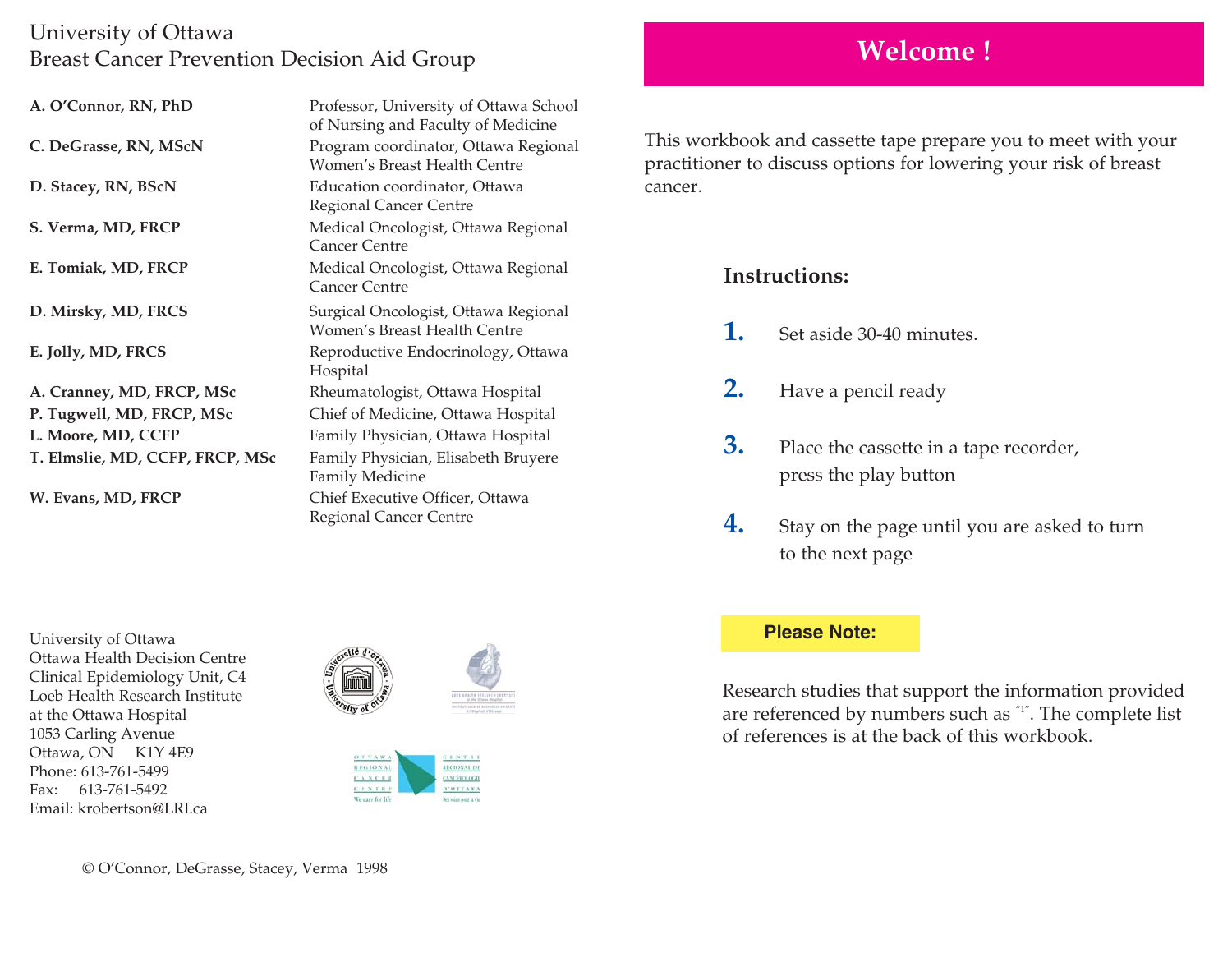# **Table of Contents**

This workbook is for you if... **1** 

## Breast cancer **2**

Major risk factors & screening tests **3**

Ranking studies that test ways to lower risk of **4** breast cancer

Lifestyle options **5**

- Tamoxifen option **7**
- Research trial: Raloxifene option **11**
- Steps in considering my options **12**
- Molly and Sally's situation **13**
- Appendix **17**
- For more information **18**
- References **21**

# **This workbook is for you if**



O

- O You are a woman 50 years old or older
- You do not have breast cancer
- O You want to consider options to lower your risk of getting breast cancer

## **You will learn about**

O Breast cancer risks and options to lower your risk of breast cancer

z

- 
- The benefits and risks of each option
- o How to weigh the benefits and risks in your situation

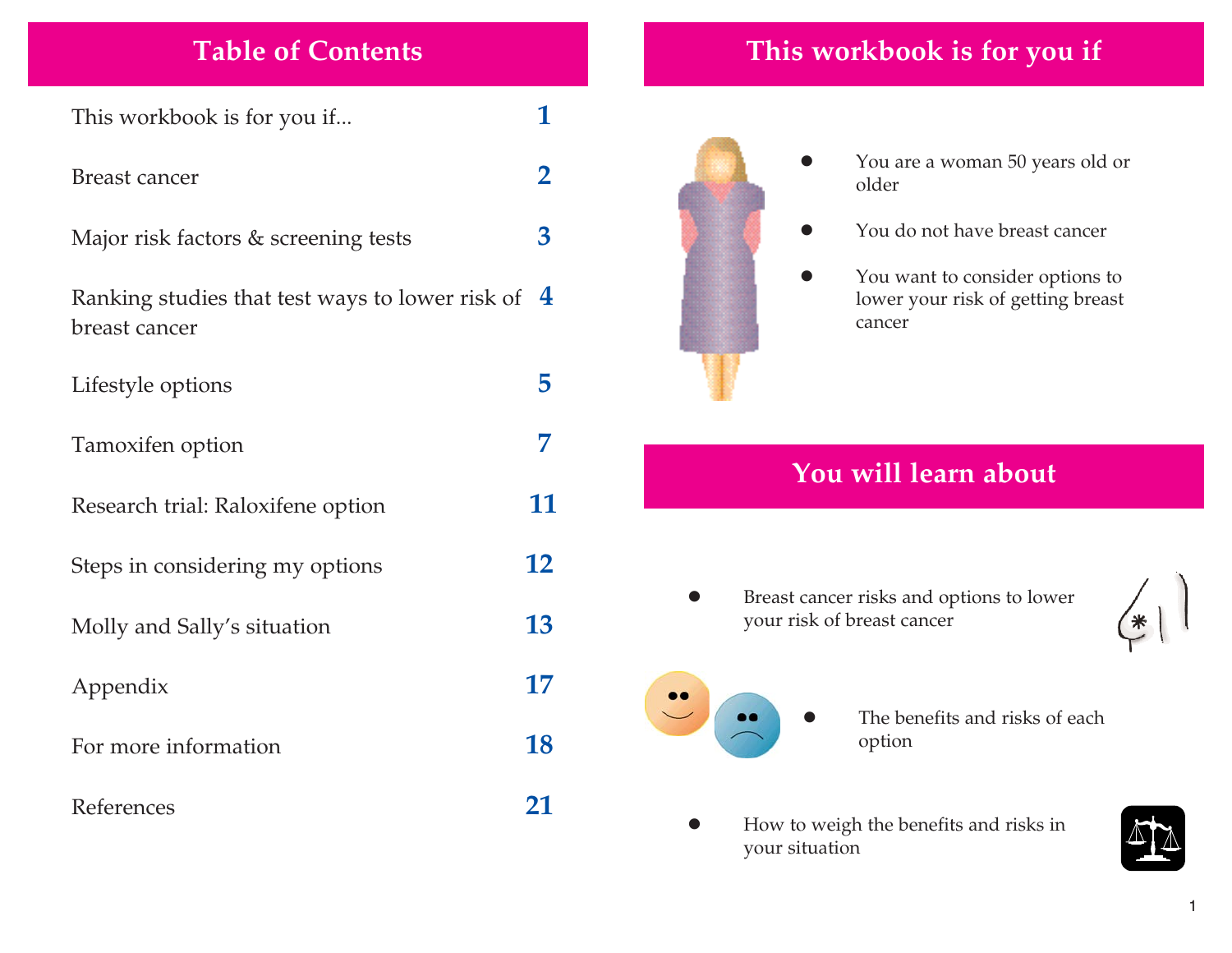## **Breast Cancer**

- O Breast cancer occurs when abnormal cells in the breast grow out of control
- O Invasive breast cancer can spread to the bones, liver, lungs, and brain
- O Non-invasive (in situ) breast cancer has not spread to other parts of the body.
- O Of those who get invasive breast cancer, 3 out of 10 die within 10 years  $1$

## **How women describe the effects of Breast Cancer 2**

### **Physical**

- O Change in appearance after breast surgery
- O Temporary side effects from chemotherapy: nausea, vomiting, fatigue, hair loss, increased risk of infection
- O Temporary side effects from radiation therapy : fatigue, skin reaction in the treatment area

## **Emotional**

- O Feeling worried, down or depressed
- O Fear that the cancer will return or spread
- O Fear of death

## **Social**

- O Feeling of being alone
- O Effect on the family
- O Worry about sexuality

# **Major Risk Factors for Breast Cancer 3,4**

Major risk factors that increase your chance of getting breast cancer are :



- Increasing age
- Family history (mother, sister or daughter with breast cancer)
- Previous breast biopsies showing abnormal cells
- O Never having children or having your first child after age 30
- O Starting menstrual periods before 12 years old
- O Having menopause after 55 years old

O



# **Screening Tests 5,6,7,8,9**



1. **Breast screening** finds breast cancer early to increase the chance of a cure.

All women 50 years or older should have a:

- O mammogram every one to two years;
- O professional breast exam every year;
- breast self-exam every month.
- 2. **Genetic tests** can tell us if a woman has a high risk of inherited breast cancer. It is not for everyone as only 5 out of 100 breast cancers are inherited. Talk with your practitioner about its usefulness in your situation.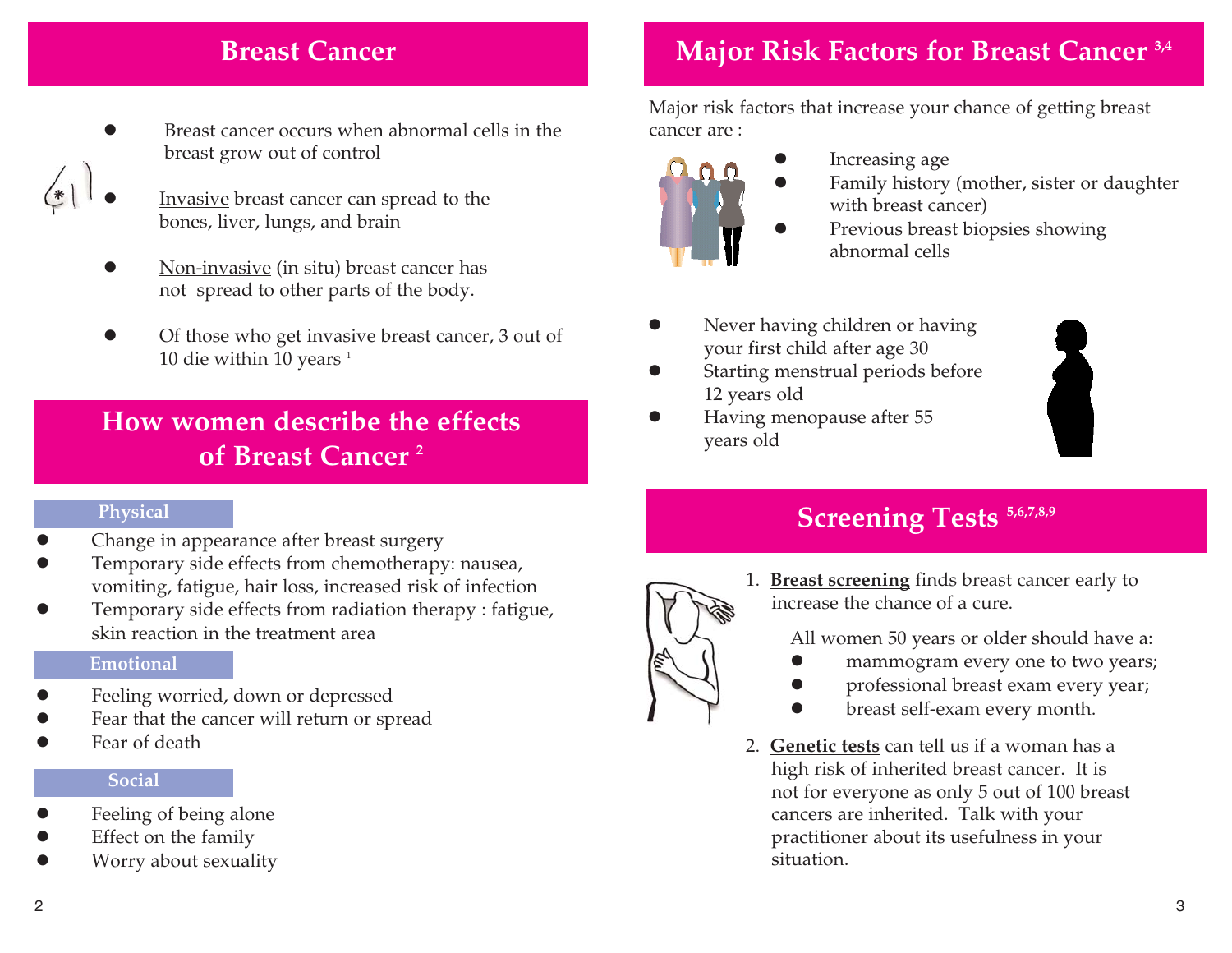# **Ranking Studies That Test Ways to Lower Risk of Breast Cancer 10,11**





## Randomized Trials

- O Treatment chosen by tossing a coin. Participants studied closely.
- O More confident about the results because users are more comparable to non-users

## Silver #2

O

o

o



- "Circumstantial" evidence
- O Compares those who choose to use an option with those who don't

Observation Studies

 Less confident about the results because users may be different from non-users (e.g. healthier, wealthier, better health habits)



# Bronze #3 Expert Opinion

 Based on experience, case studies, or reports of expert committees.

## Lab Studies



- Based on lab experiments with human breast cells in a test tube or nonhumans
- O Not sure how a woman will respond to the option.

# **Lifestyle Options to Lower the Risk of Breast Cancer 6,7**



## **May cut risk by one third to one half**

O Exercise regularly - aim for about 20-30 minutes most days of the week.





 Maintain a healthy weight after menopause Healthy weight range<sup>13</sup>:  $5'0''$  = up to 124 Lbs  $5'5''$  = up to 145 Lbs  $5'10'' =$  up to 168 Lbs



Silver #2 3/3 studies 14,15,16



Limit alcohol to one drink per day <sup>17</sup> One drink is a 12 oz. beer, a 6 oz glass of wine, or 1 oz of liquor



O

O

- O Eat 5 or more fruits and vegetables <sup>a</sup> day.
	- choose carrots and green leafy vegetables (like cauliflower, broccoli and cabbage)
	- Fruit and vegetables are a good source of vitamins, minerals, and fibre

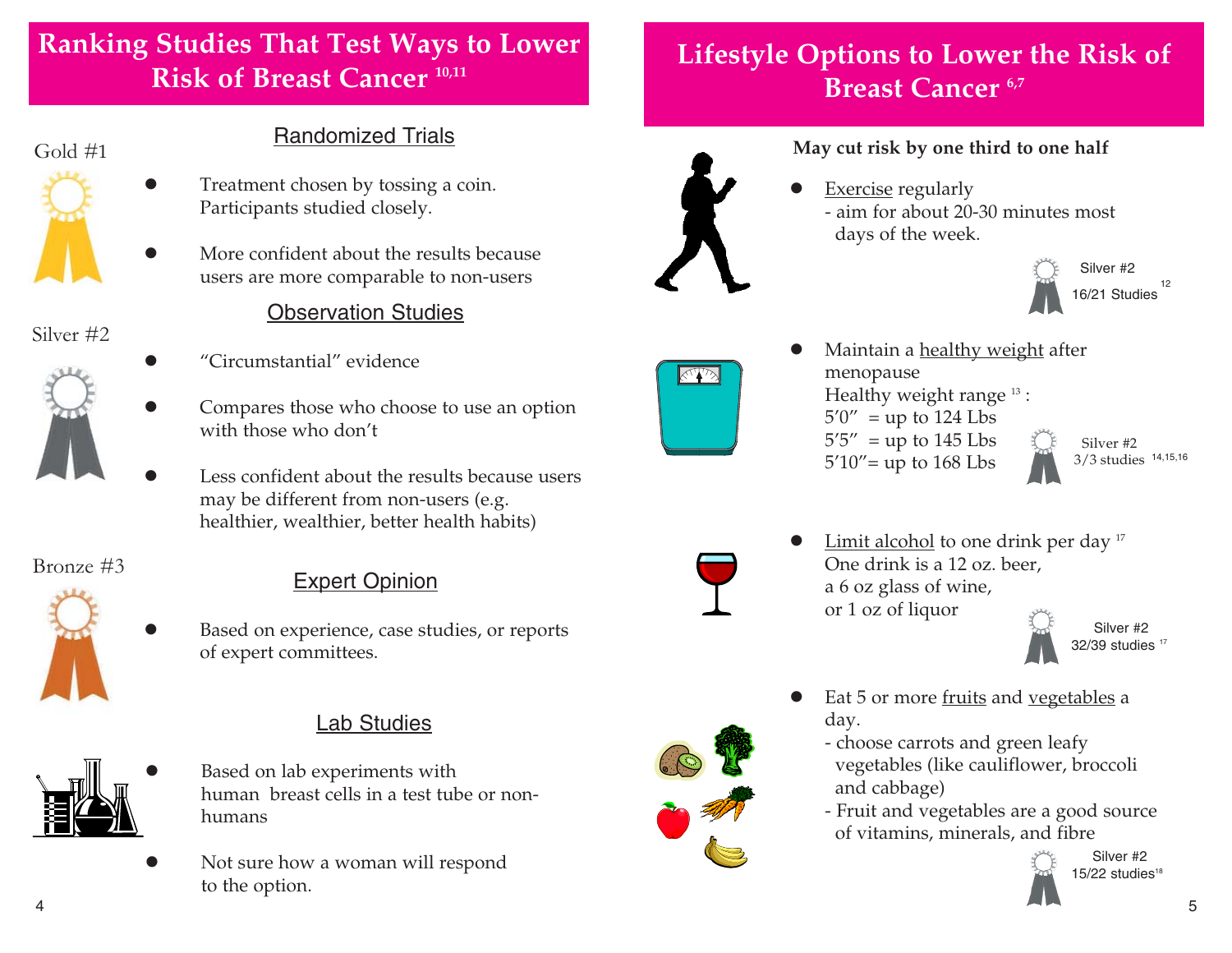O High fibre foods (whole wheat, bran, fruits, vegetables, legumes, prunes, blackberries)





19



 Lower fat foods (lean meat, poultry with skin removed, low fat and skim milk products) and vegetable-based oils (olive, canola, peanut)

> Silver #2 20,21,22 15/24 studies

> > 23

- z Phytoestrogens
	- -Soy (found in soymilk, tofu, tempeh, miso)
	- -Flaxseed





- Tamoxifen is an anti-estrogen that is used in some healthy women at higher risk of breast cancer
- $\bullet$  Tamoxifen binds to receptors for estrogen and prevents the action of estrogen on the cell
- O Because many breast cancers are very sensitive to estrogen, stopping the estrogen from getting into the cell is a treatment for breast cancer
- $\bullet$  Tamoxifen has been used for more than 20 years in women who already have breast cancer



- O It is a pill taken every day for 5 years
- $\bullet$  Three randomized trials have been completed testing Tamoxifen in women who don't have breast cancer.
- O Two very small Italian and British studies have shown no benefit with Tamoxifen in women with normal risk or in younger women with family history of breast cancer.<sup>24,25</sup>
- O One very large study of American and Canadian women showed that Tamoxifen cut the risk in half in women who were at high risk either because they were older (over 60 yrs) or had other risk factors such as a family history.26



## **Tamoxifen Option 24,25,26,27**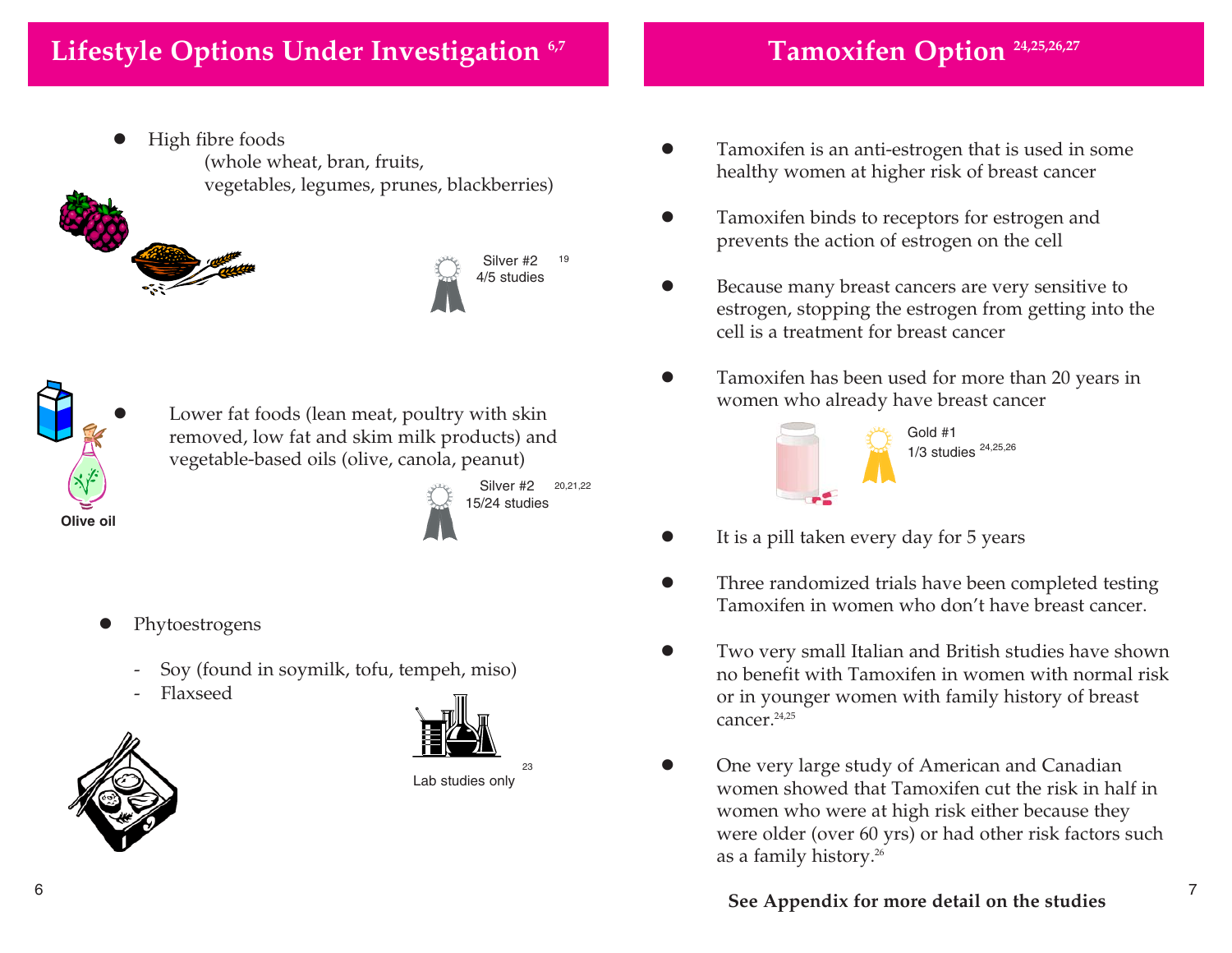

- O Lower risk of breast cancer
- O Lower risk of broken bones (hip, spine, wrist) from osteoporosis
- O Lower blood level of bad cholesterol (LDL)<sup>29,30</sup>

**Risks**

- O Increased risk of cancer in the uterus
- O Increased risk of blood clots. (legs, veins, lung, brain)
- o Increased risk of cataracts
- o Side effects included hot flashes and vaginal changes (dryness, discharge, itching)
- O A small chance of having sexual problems



O No significant difference was found between those taking Tamoxifen and those who did not in terms of weight gain or depression.



Women 50 years old and older who<br>took the placebo over 5 years Women 50 years old and older who took the placebo over 5 years

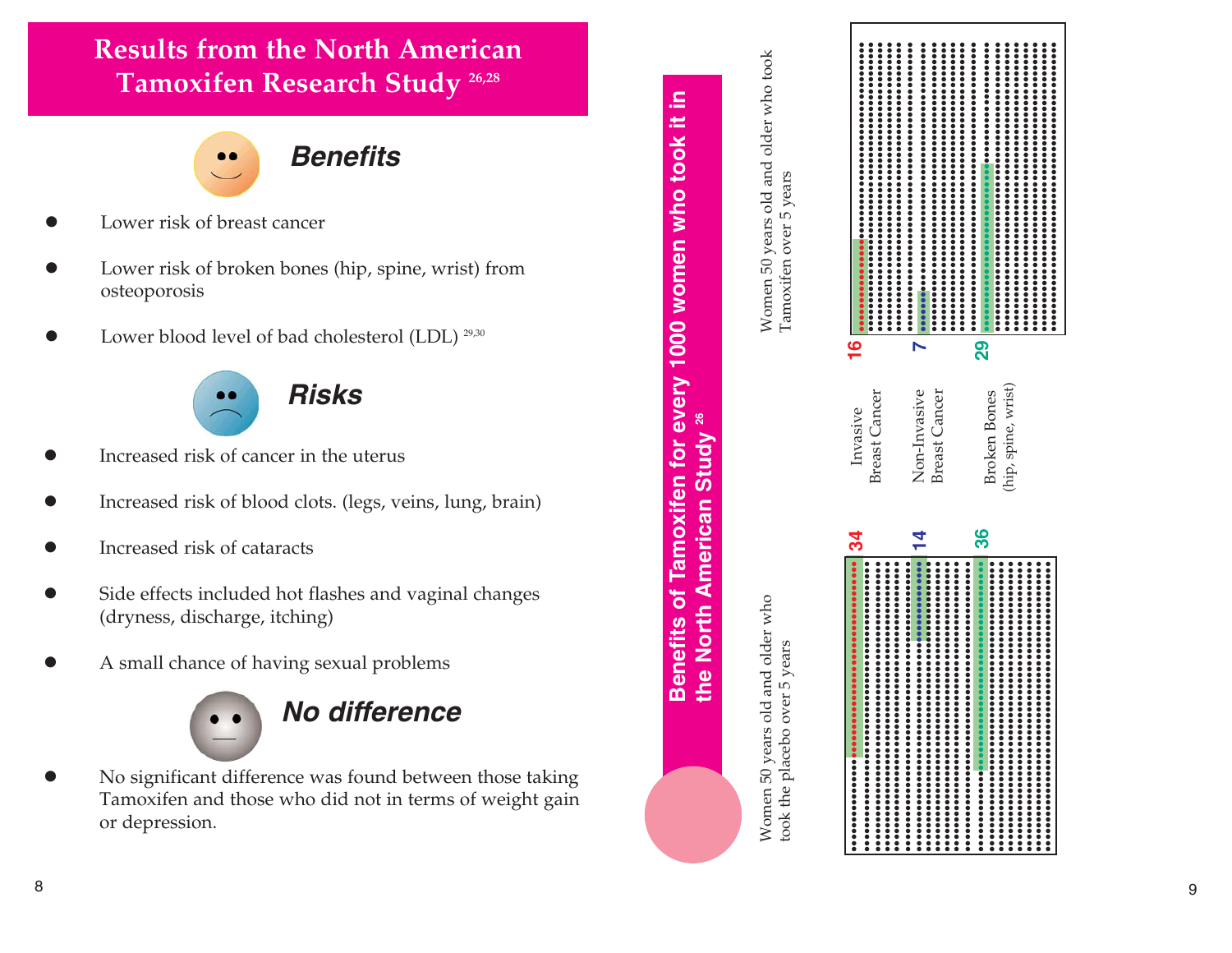





# **Research Trial: Raloxifene Option 31,32,33**

- O Raloxifene is a Selective Estrogen Receptor Modulator (SERM) that is very similar to Tamoxifen.
- O It is approved for use in women who are post-menopausal for preventing and treating osteoporosis



- O Women who took Raloxifene did not seem to have as high a risk of cancer of the uterus, when compared to women who took Tamoxifen, but more studies are needed.
- O Side effects include mild leg cramps, an increased risk of blood clots similar to Tamoxifen, and an increase in hot flashes, but possibly not as common as with Tamoxifen.



- If you are at increased risk of breast cancer, you may be asked to join a study comparing Tamoxifen to Raloxifene. The purpose of the study is to find out which drug is better at preventing breast cancer.
- O If you are interested in finding out more about this study, ask your practitioner.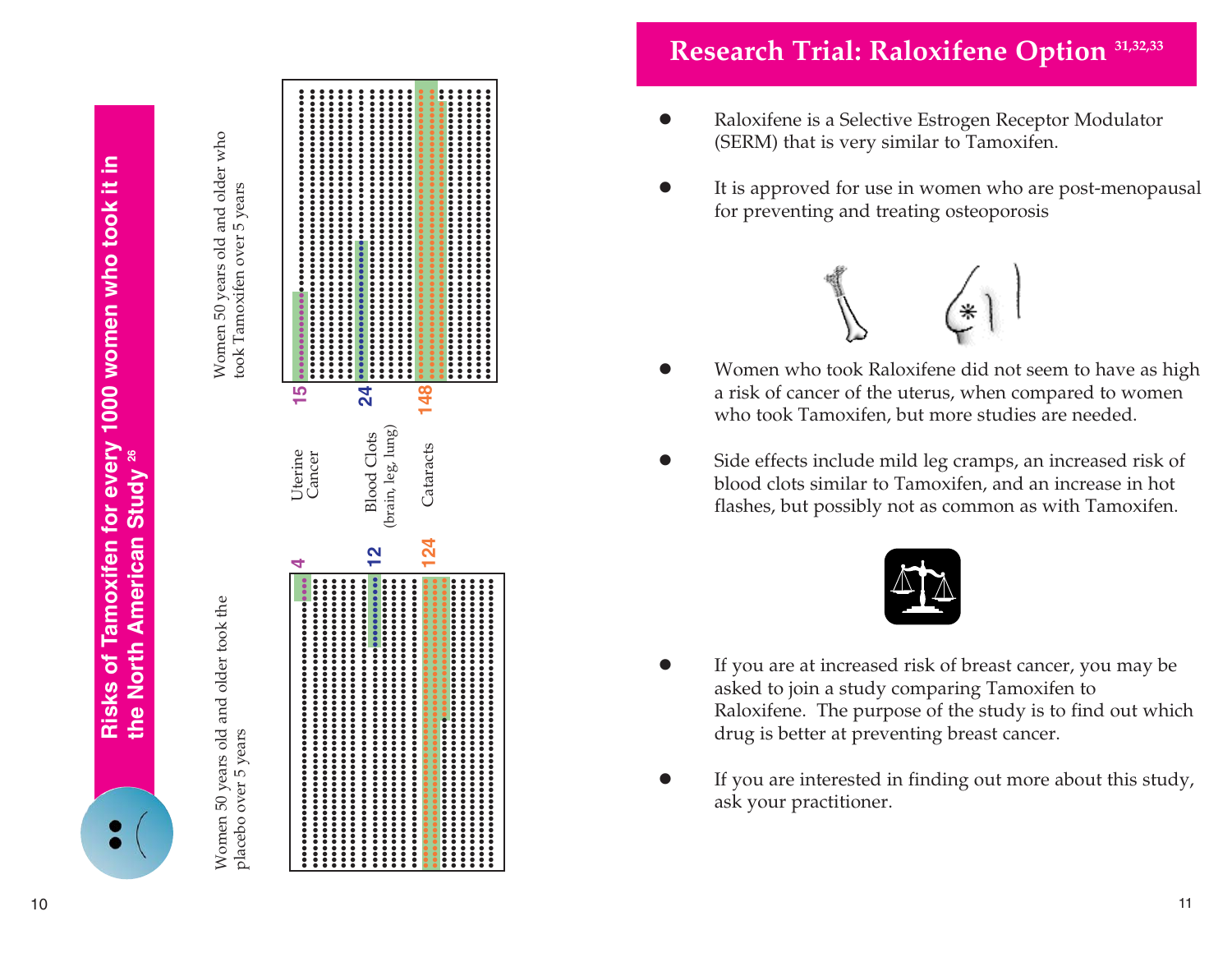# **7 Steps in Considering My Options**

What is my personal risk of breast cancer ?



What am I doing to lower my risk of breast cancer ?



What do I think of the possible benefits and risks of Tamoxifen ?



What am I doing for early detection ?



Do I want to consider a research study comparing Raloxifene to Tamoxifen ?



Who should decide about Tamoxifen ?



What questions do I need answered before deciding ?

### **What is my personal risk of breast cancer ?**

My personal risk of breast cancer in the next 5 years is: 23 out of 1000.

(For women Molly's age with no risk factors, the risk is 8 out of 1000.)



### **What am I doing to lower my risk of breast cancer ?**

- I try to exercise regularly
- I try to eat more fruits and vegetables
- I limit alcohol
- I need to lose weight



**What do I think of the possible benefits and risks of Tamoxifen ?**

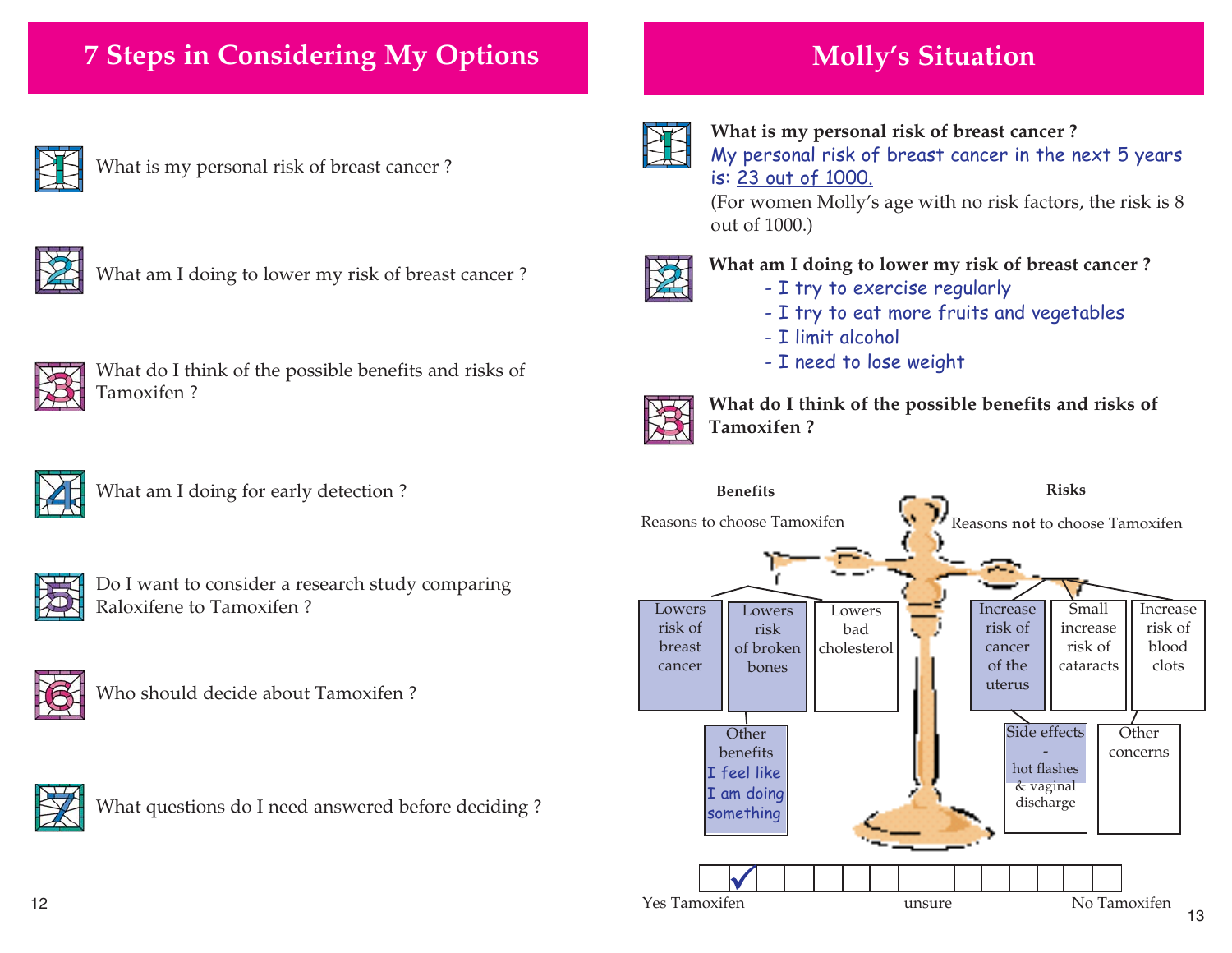# **Molly's Situation**

**What am I doing for early detection ?**

- I examine my breasts some months
- a nurse examines my breasts every 2 years
- I have a mammogram every 2 years



### **What is my personal risk of breast cancer ?**

My personal risk of breast cancer in the next 5 years is : 34 out of 1000 women. (for women Sally's age with no risk factors, the risk is 10 out of 1000 women.)



## **What am I doing to lower my risk of breast cancer ?**

**-**I exercise regularly

**Sally's Situation**

- I am trying to eat more fruits and vegetables
- I am trying to maintain a healthy weight



**Do I want to consider a research study comparing Raloxifene to Tamoxifen ?**

- I am not sure



- **Who should decide about Tamoxifen ?**
	- My practitioner and I together



**What questions do I need answered before deciding ?**

- How often will I have doctor's visits ?
- Is there something else I should be doing ?



**What do I think of the possible benefits and risks of Tamoxifen ?**

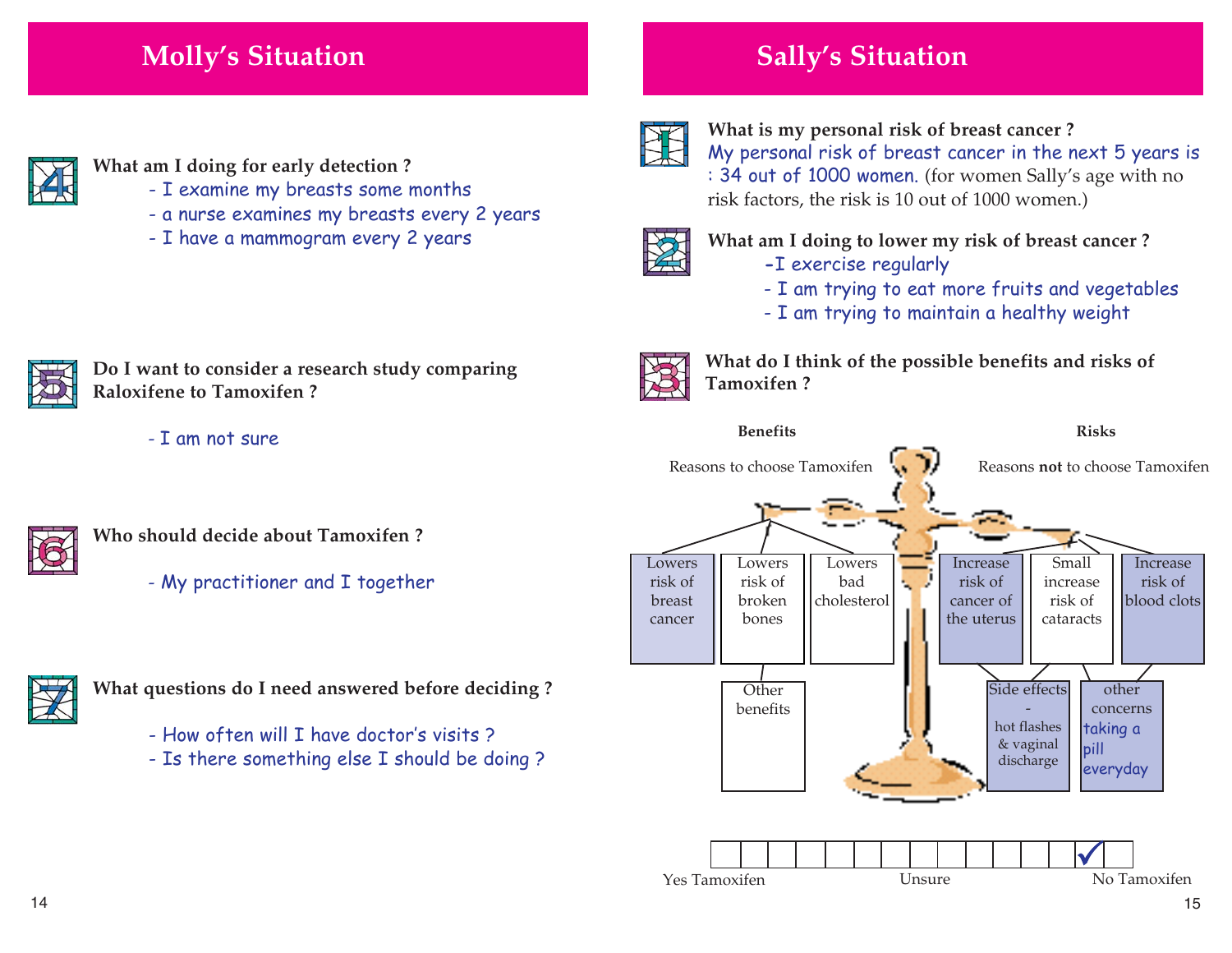## **Sally's Situation**



#### **What am I doing for early detection ?**

- **-** my doctor examines my breasts every 2 years
- I have had a mammogram done



### **Do I want to consider a research study comparing Raloxifene to Tamoxifen ?**

- No, I do not want to join a research study



## **Who should decide about Tamoxifen ?**

- I should, after considering my options



## **What questions do I need answered before deciding ?**

- Do I have to give up drinking 2 glasses of wine with dinner every night ?

- I am not comfortable examining my own breasts so should I have a mammogram more often ?

There have been 3 gold ranked studies done testing Tamoxifen in women who do not have breast cancer.

**Appendix**

#### **North American Study:26**

- Found 45% decrease in the number of breast cancers in the premenopausal and postmenopausal women who took tamoxifen. - It included 13,388 American and Canadian women who were 35 to over 70 years old and were at higher risk for breast cancer because of being over 60 years old or other risk factors such as family history.

#### **British Study:24**

- Found no decrease in the number of breast cancers in the women who took tamoxifen.

- It included 2471 British women who had a strong family history of breast cancer.

#### **Italian Study:25**

- Found no decrease in the number of breast cancers in the women who took tamoxifen.

- It included 5408 healthy Italian women who had recently had a hysterectomy and were at a normal risk for breast cancer.

There were several reasons why the decrease was only seen in the North American study:

- $\bullet$  When compared to the Italian study, the North American women were at higher risk of getting breast cancer and were more likely to have taken the Tamoxifen as prescribed. More of the Italian women stopped taking the Tamoxifen early.
- <sup>z</sup>When compared to the British study, the North American women were older, less likely to have an inherited type of breast cancer, and there were differences in the length of treatment with women in the British study taking Tamoxifen for 8 years.

Presently, there is another international study underway testing Tamoxifen in women at increased risk of breast cancer.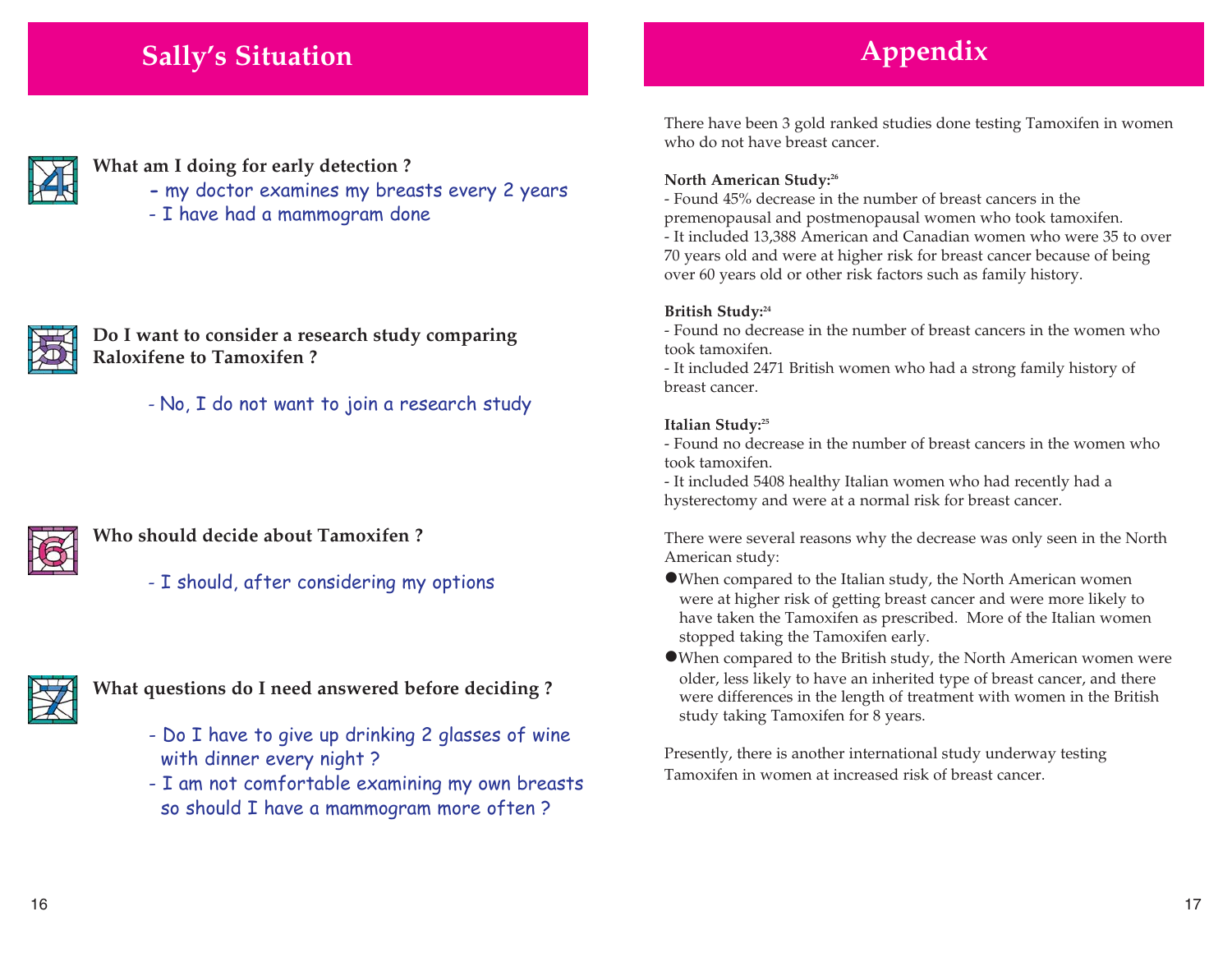## **For More Information** Books

## **Altman, Roberta.** *Every Woman's Handbook for Preventing Cancer: More than 100 Simple Ways to Reduce Your Risk.* **Toronto: Pocket Books, 1996.**

A medical journalist and breast cancer survivor shares many ways that women can change to help prevent cancer.

#### **American College of Sports Medicine.** *ACSM Fitness Book.* **<sup>1998</sup>**

A guide for what exercises to do, when to do them and how to execute them properly. After a four-item fitness test, there are step-by-step instructions to create an exercise program that is perfectly suited to you. The ACSM is dedicated to promoting healthier lifestyles for people around the world.

#### **American Institute for Cancer Research's Program for Cancer Prevention.** *Stopping Cancer Before it Starts.* **New York: Golden Books, 1999.**

Helps the reader understand the cancer process, presents some of the most important science behind the new recommendations to prevent cancer, provides practical tools to make changes to lower cancer risk, and shares some recipes for a healthier you. Primary focus on nutrition and exercise. The AICR conducts research and education programs.

#### **Canadian Cancer Society.** *Healthy Eating: Reducing Your Risk of Cancer.* **Toronto: The Author, 1996.**

A free information booklet with healthy eating tips that include: what foods to buy, how best to prepare the foods, and what to eat.

#### **Love, Susan and Lindsey, Karen .** *Dr. Susan Love's Breast Book.* **Don Mills, Ontario: Addison-Wesley Publishing Co, 1995**

A resource book with information on breast care, screening, diagnosis, treatment, and research. The section on causes of breast cancer covers genes, and environment, risk factors (genetic, hormonal, external), pre-cancerous conditions, prevention, and screening.

#### **Michnovicz, JJ and Klein, DS.** *How to Reduce Your Risk of Breast Cancer.* **New York: Warner Books, Inc., 1994.**

The latest scientific information about breast cancer - who gets it and how to prevent it. Steps are given that you can take to help guard yourself and your family's health. Information is provided on low fat diet, phytochemicals, antioxidants, aerobic exercise, body shape, types of dietary fibre that eliminate estrogen from your body, soybeans, cabbage,… and more.

# **For More Information** Books

**Potter, John, F.** *How to Improve Your Odds Against Cancer.* **Lifetime Books Inc. 1998**

A health guide for the lay person on prevention strategies and techniques of early detection. Prevention focuses on changing your patterns of living addressing the risk of developing cancer with tobacco use, excessive alcohol ingestion, dietary factors, excessive exposure to sunlight, chemicals, drugs, sexually transmitted diseases, and X-ray's. Dr. Potter is a professor of surgery.

#### **Sharkey, Brian.** *Fitness and Health..* **1997.**

Explains in plain English how the body responds to physical activity, why physical activity is so important to health and how best to become physically active. Sharkey is past president of the American College of Sports Medicine and a world renowned fitness authority.

**Winawer, Sidney and Shike, M.** *Cancer Free: The Comprehensive Cancer Prevention Program.* **New York: Fireside Book/ Simon and Schuster, 1995.** Two physicians from Memorial Sloan-Kettering Cancer Center give guidelines to help people design a personal program to increase their odds of staying cancer free. Information on assessing your cancer risk, understanding the link between the mind and cancer, re-evaluating your diet and lifestyle, and designing your personal prevention program is discussed.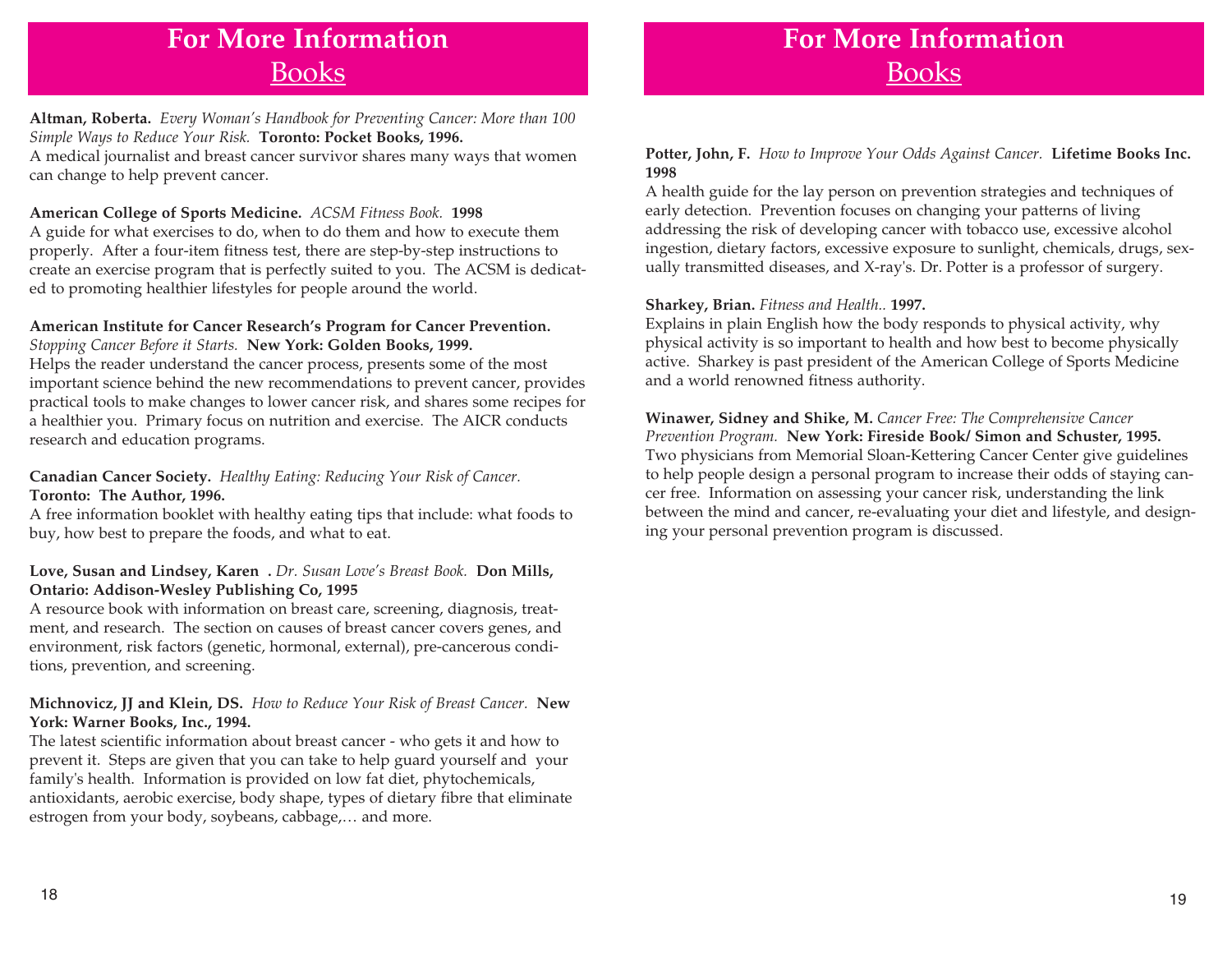## **For More Information: Websites and Telephone Numbers**

## **Websites**

**American Cancer Society** http:\\www.cancer.org

**American Dietetic Association & Canadian Dietetic Association position on Women's health and nutrition** http:\\www.eatright.org\awomenshealth.html

> **American National Cancer Institute** http:\\cancernet.nci.nih.gov

> > **Canadian Cancer Society** http:\\www.cancer.ca

**University of Pennsylvania Cancer Centre** http:\\oncolink.com

## **Toll-Free Telephone Numbers**

**American Cancer Society 1-800-ACS-2345**

**Cancer Information Service - Canadian** 1-888-939-3333

**National Cancer Institute Cancer Information Service- U.S.A.** 1-800-4-Cancer

## **References**

1. National Cancer Institute of Canada. (1998) Canadian Cancer Statistics 1998. Toronto: Author.

2. Levine M., Guyatt G.H., Gent M., DePauw S., et al. (1988). Quality of life for stage II breast cancer: an instrument for clinical trials. Journal of Clinical Oncology, 6(12), 1798-1810.

3. Gale, M.H., Brinton, L.A., Byar, D.P., Corle, D.K., Green, S.B., et al. (1989). Projecting individualized probabilities of developing breast cancer for white females who are being examined annually. Journal of the National Cancer Institute, 81(24), 1879-1886.

4. Alberg, A.J., & Helzlsouer, K.J. (1997). Epidemiology, prevention, and early detection of breast cancer. Current Opinion in Oncology, 9, 505-511.

5. Clinical Guidelines from Canadian Task Force on Preventive Health Care - Breast (1998) www.ctfphc.org

6. Canadian Cancer Society, 1999 www.cancer.ca

7. American Cancer Society, 1999 www.cancer.org

8. Miller, A.B. (1997). Controversies in breast cancer screening. Cancer Prevention & Control. 1(1), 73-79.

9. U.S. Prevention Services Task Force, 1996. www.guideline.gov

10. Canadian Prevention Task Force On the Periodic Health Exam (1994) - The Canadian Guide to Clinical Preventative Health Care, Canada Communication Group Publishing Catalogue no. H21-117/1994E p. xxxvii

11. U.S. Prevention Services Task Force. Guide to Clinical Preventative Services. International Medical Publishing Inc; Alexandra, Virginia.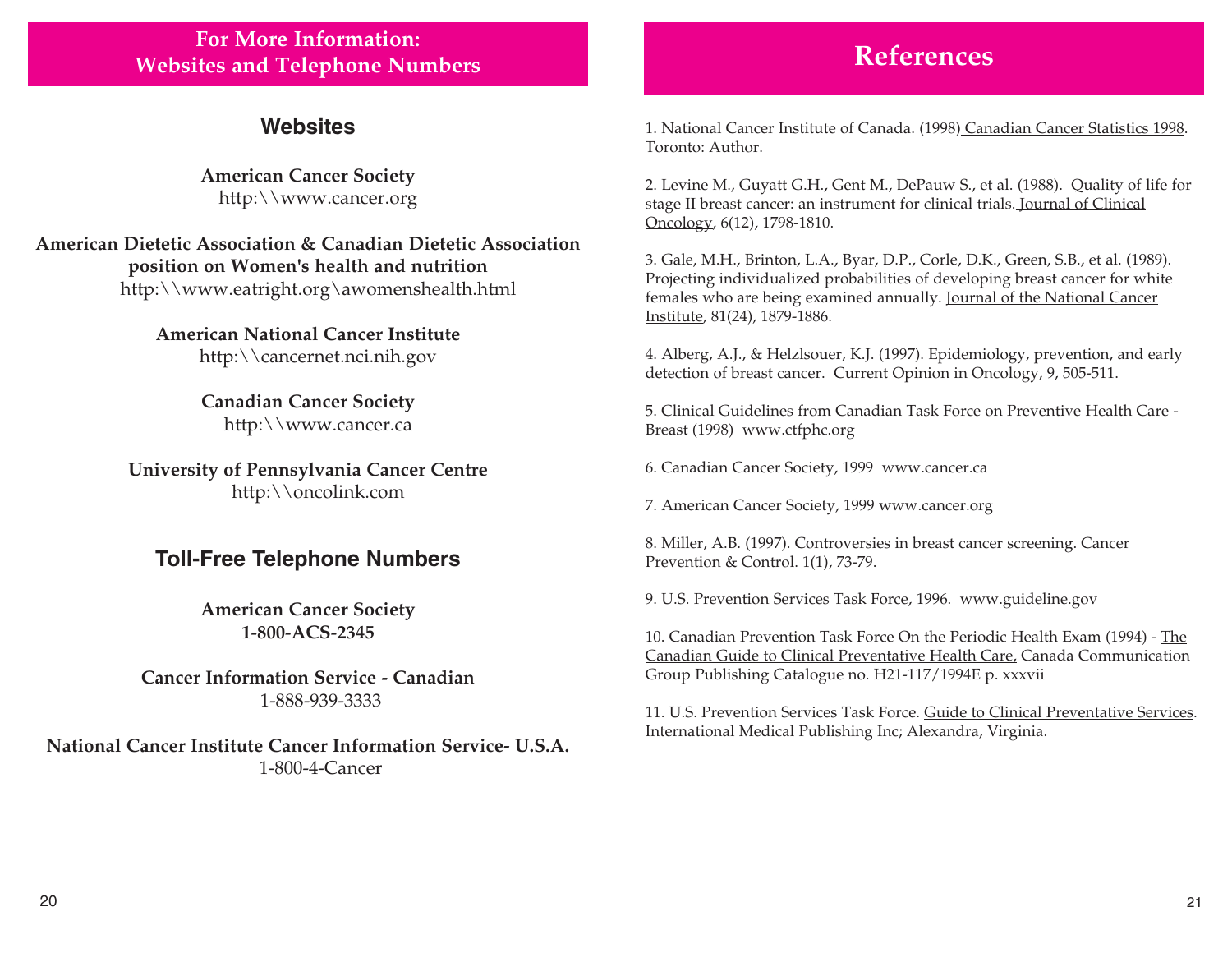## **References**

12. Friedenreich, C.M., Thune, I., Brinton, L.A., Albanes, D. (1998). Epidemiologic Issues Related to the association between physical activity and breast cancer. CANCER Supplement, 83(3), 600-610.

13. American & Canadian Dietetic Society-1998 www.eatright.org\awomenshealth.html

14. Franceschi, S., et al. (1996). Body size indices and breast cancer risk before and after menopause. International Journal of Cancer, 67, 181-86.

15. Trentham-Dietz, A. et al. (1997). Body size and risk of breast cancer. American Journal of Epidemiology, 145, 1011-1019.

16. Yong, L.C., Brown, C.C. Schatzkin, A. & Schairer, C. (1996). Prospective study of relative weight and risk of breast cancer: The breast cancer detection demonstration project follow-up study, 1979 to 1987-1989. American Journal of Epidemiology, 143(10), 985-95.

17. Longnecker, M.P. (1994). Alcoholic beverage consumption in relation to risk of breast cancer: meta-analysis and review. Cancer Causes and Control, 5, 73-82.

18. World Cancer Research Fund in association with the American Institute for Cancer Research. (1997). Food, Nutrition and the Prevention of Cancer: A Global Perspective. The author.

19. Cline, J.M. & Hughes, C.L. (1998). Phytochemicals for the prevention of breast and endometrial cancer. Cancer Treatment & Research, 94, 107-134.

20. Boyd, N.F., Martin, LJ, Noffel, M, Lockwood, G.A., Tritchler, D.L. (1993). A meta-analysis of studies of dietary fat and breast cancer risk. British Journal of Cancer, 68(3), 627-36.

21. Holmes, MD, Hunter, DJ, Colditz, GA, Stampfer, MJ, Hankinson, SE, et al. (1999). Association of dietary intake of fat and fatty acids with risk of breast cancer. Journal of the American Medical Association, 281(10), 914-920.

22. Boyd, NF, Greenberg, C., Lockwood, G., Little, L., Byng, J., et al. (1997) Effects at two years of low-fat, high carbohydrate diet on radiologic features of the breast: results from a randomized trial. Canadian Diet and Breast Cancer Prevention Study Group. Journal of the National Cancer Institute, 89 (7), 488-96

## **References**

23. Tham, D.M, Gardner, C.D., Maseell, W.L., Clinical Review 97: Potential health benefits of dietary phytoestrogens: a review of the clinical epidemiological, and mechanistic evidence. Journal of Clinical Endocrinology and Metabolism, 1998,83(7) :223-35

24. Powles, T, Eeles, R, Ashley, S, Easton,D, Chang, J, et al. (1998). Interim analysis of the incidence of breast cancer in the Royal Marsden Hospital Tamoxifen randomized chemoprevention trial. The Lancet, 352, 98-101.

25. Veronesi, V, Maisonneuve, P, Costa, A., Sacchini, V., Maltoni, C., et al. (1998). Prevention of breast cancer with Tamoxifen: Preliminary findings from the Italian randomised trial among hysterectomised women. The Lancet, 352, 93-97.

26. Fisher, B., Joseph, P., Costantino, D., Wickerham, D.L., Redmond, C.K., et al. (1998). Tamoxifen for prevention of breast cancer: Report of the National Surgical Adjuvant Breast and Bowel Project P-1 Study. Journal of the National Cancer Institute, 90(18), 1371-1388.

27. Pritchard, K.I. (1998). Is Tamoxifen effective in prevention of breast cancer? The Lancet, 352, 80-81.

28. Day, R., Ganz, P.A., Constantino, J.P., Cronin, W.M., (1999) Health-related quality of life and Tamoxifen in breast cancer prevention: A report from the NSABP. PI study. Journal of Clinical Oncology, 17(9): 2659-2669.

29. Love, R.R., Wiebe, D.A., Newcomb, P.A. et al (1991) Effects of Tamoxifen on Cardiovascular Risk Factors in Postmenopausal Women. Annals of Internal Medicine. 115:860-4

30. Grey, A.B., Stapleton, J.P., Evans, M.L., (1995) The Effect of the Anti-Estrogen Tamoxifen on Cardiovascular Risk Factors in Normal Postmenopausal Women. Journal of Clinical Endocrinology and Metabolism. 80 (11), 3191-3195

31. Delmas, PD, Bjarnason, NH, Mitlak, BH, Ravoux, AC, Shah, AS, Huster, WJ, Draper, M, Christiansen, C. (1997). Effects of Raloxifene on bone mineral density, serum cholesterol concentrations, and uterine endometrium in postmenopausal women. New England J of Medicine. 337(23), 1641-1647.